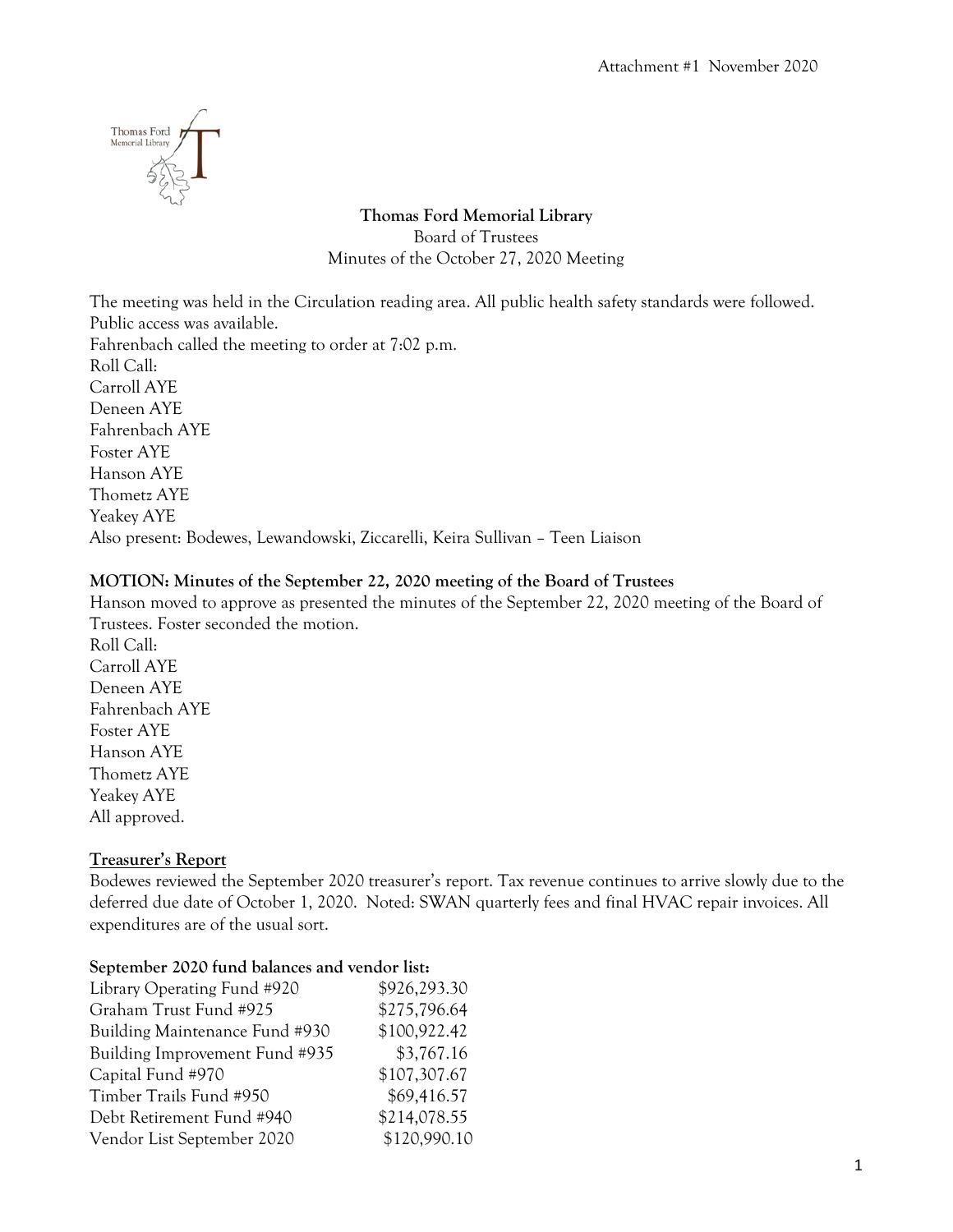# **MOTION: September treasurer report and vendor list**

Carroll moved to approve the September 2020 treasurer's report and vendor list. Thometz seconded the motion.

Roll Call: Carroll AYE Deneen AYE Fahrenbach AYE Foster AYE Hanson AYE Thometz AYE Yeakey AYE All approved.

## **Librarian's Report**

- **Teen/Tween Services presentation**. Gianna Ziccarelli, teen librarian, introduced Keira Sullivan, new liaison to the Board. Keira discussed meetings, programming ideas and making connections using social media. An upcoming initiative will provide grab-and-go Study Packages for Virtual Finals Week (replacing Exam Cram) which include earplugs, school supplies, screen wipes, stress relievers and, of course, snacks.
- **2021 Budget** is discussed later on the agenda.
- **The Library Foundation** Annual Appeal has begun; the mailer arrived in homes last week. This is the Foundation's only fundraiser each year and is an important part of its successful support of the Library. Early response has been strong! Also, two bequests in the amounts of \$10,000 and \$4,000 were received.
- **Staff Appreciation**. Bodewes conveyed a message of thanks from the library staff to the Board for its considerate gift. The staff is very pleased with the gift cards and truly appreciates the Board's support.
- **November Board Meeting schedule** is discussed later on the agenda.
- **Statistics and Departmental Reports** were presented.

**Visitors/Public Comment**: There were no visitors or public comment.

**Communications**: A card from staff thanking the Board for its considerate gift. The State Per Capita check was received.

## **Committees**:

## **Finance**

#### **FY21 Budget**

Preliminary documents for the 2021 budget were presented to the Library Board. In September, the Village Board of Trustees passed a resolution to approve the .02 Building and Maintenance Levy for 2021. The Library Board Finance Committee met immediately preceding today's regular Full Board meeting for a detailed reading of the draft FY21 budget. The Library Board will vote on the levies/final budget at the (November) December 1 meeting and the FY21 budget will be presented to the Village Board for adoption in December. These documents will then be forwarded to the County for filing.

## **Building and Grounds**: Yeakey

- Work has begun on the cellular signal booster and Wifi extender projects. The cell phone booster will provide dependable cellular service in the Library's lower level; Wifi service will extend outside the building along Chestnut Street for the convenience of patrons. The work will be completed in 2020.
- Exterior door refinishing or replacement will be revisited in 2021.